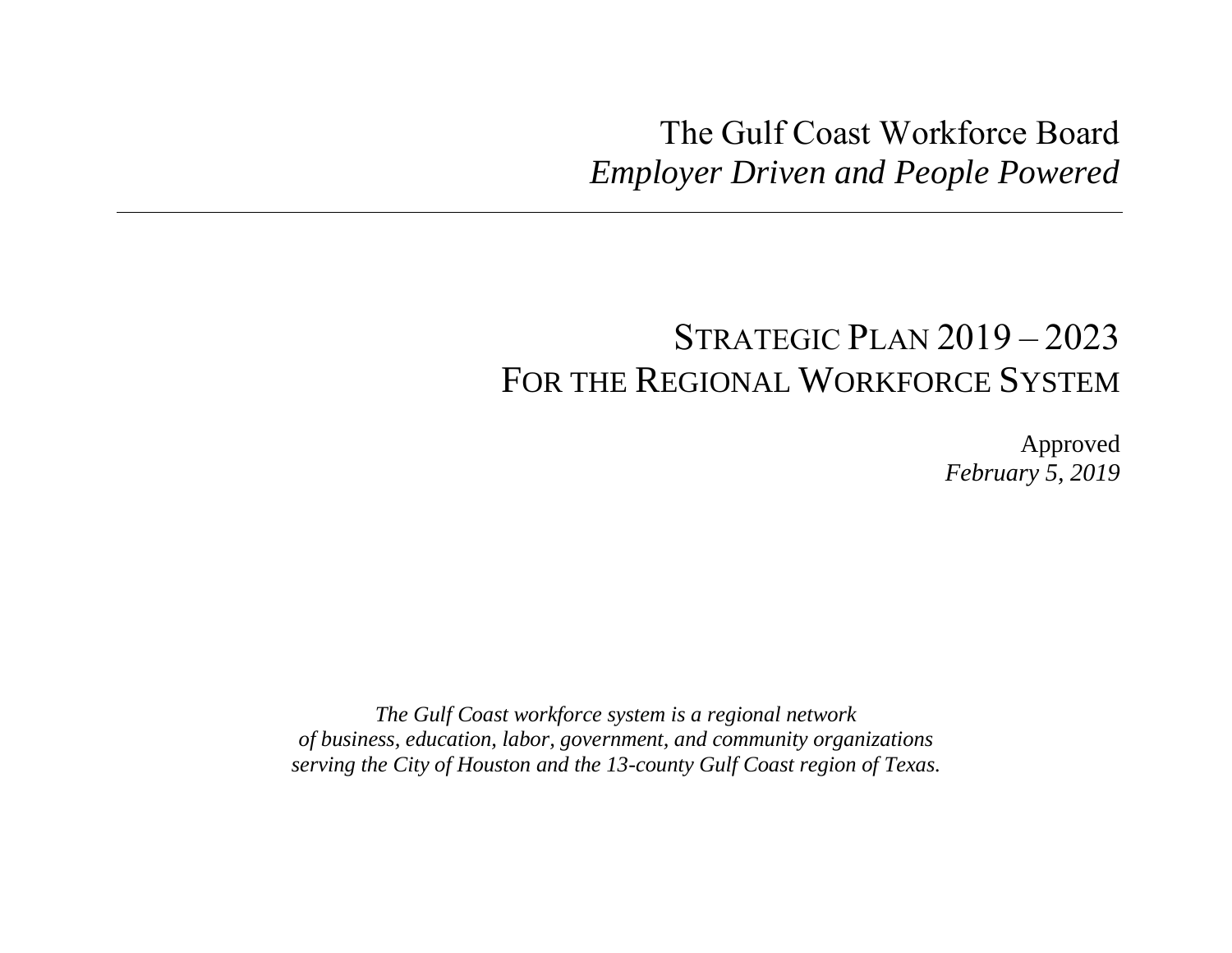# THE GULF COAST WORKFORCE BOARD *Employer Driven and People Powered*

# Strategic Plan 2019 – 2023

| <b>PURPOSE</b><br>(Why We Exist)            | To keep our region a great place to do business, work, and live                                                                                                                      |
|---------------------------------------------|--------------------------------------------------------------------------------------------------------------------------------------------------------------------------------------|
| <b>MISSION</b><br>(What Makes Us Different) | We elevate the economic and human potential of the Gulf Coast region by<br>fulfilling the diverse needs of the businesses and individuals we serve.                                  |
| <b>VISION</b><br>(The Future We Aspire To)  | Our region attracts and retains the best employers, affords everyone the<br>dignity of a job, remains vitally important to the global economy $-$ and all<br>within it are thriving. |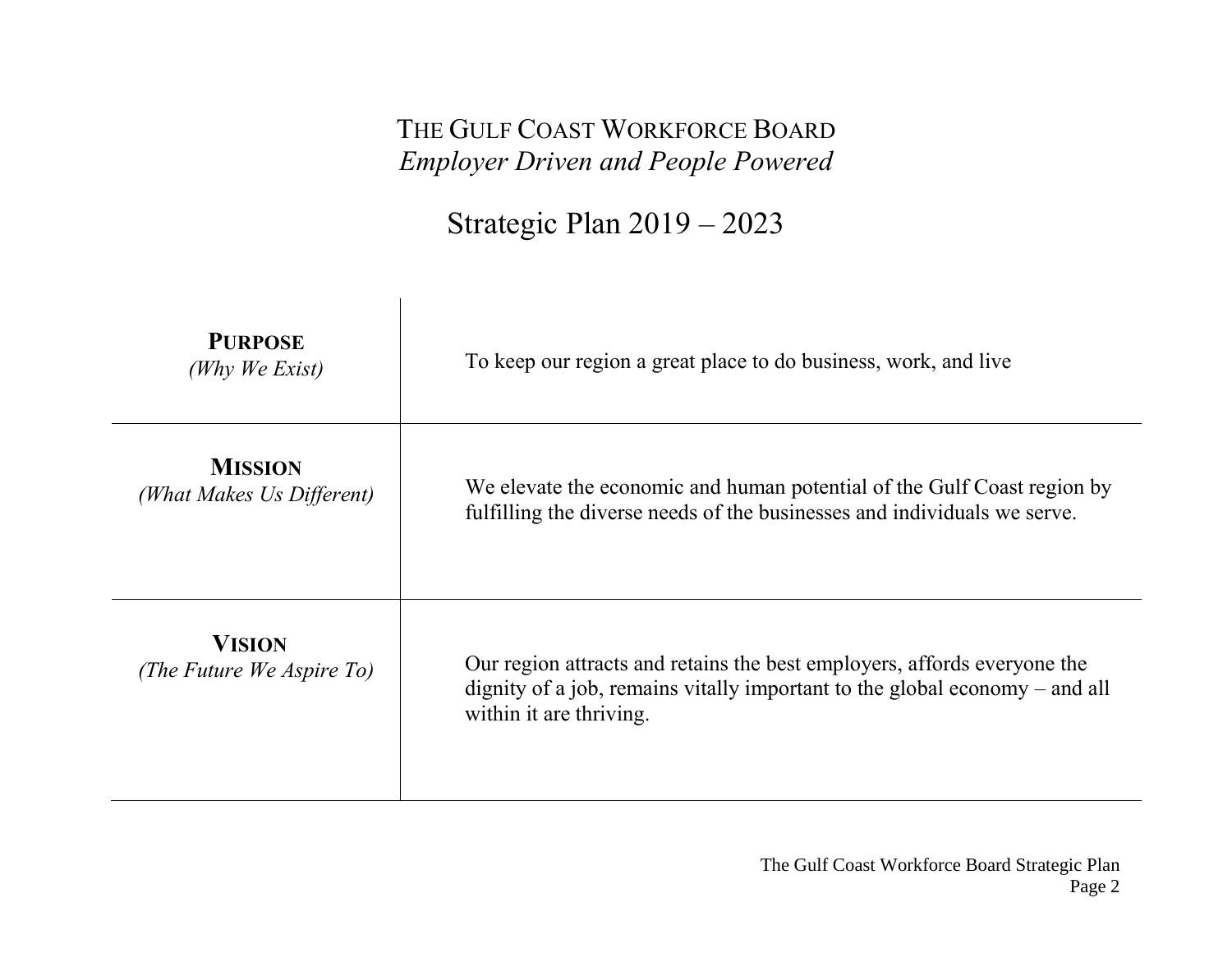| <b>VALUES &amp; BEHAVIORS</b><br>(Our Strongly Held Beliefs) | We are employer-driven<br>We care passionately<br>Advocate for others<br>Inspire hope<br>Fuel progress<br>We take responsibilities seriously<br>Be accountable<br>$\bullet$<br>Follow up and follow through<br>Drive results<br>We imagine possibilities<br>Seek multiple perspectives<br>Bring fresh thinking<br>Engage one another in making a difference |
|--------------------------------------------------------------|-------------------------------------------------------------------------------------------------------------------------------------------------------------------------------------------------------------------------------------------------------------------------------------------------------------------------------------------------------------|
| <b>RESULTS</b><br>(The Difference<br>We Will Make)           | 1. Competitive Employers<br>2. An Educated Workforce<br>3. More and Better Jobs<br>4. Higher Incomes                                                                                                                                                                                                                                                        |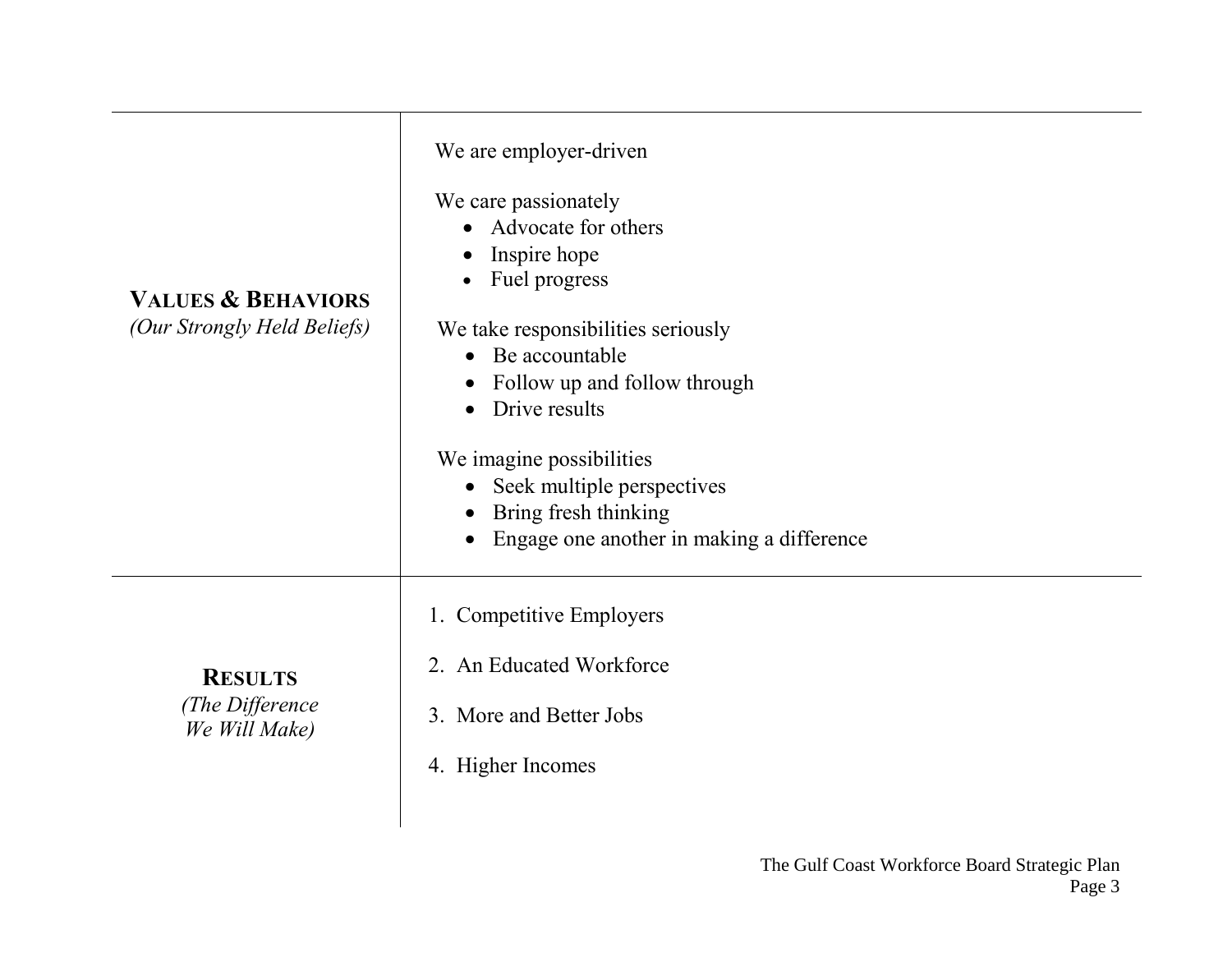For the Regional Workforce System:

#### *Education Credentials*

- *— 84 percent of the region's population 25 years and older will hold an education credential*
- *— 39 percent of the region's population 25 years and older will hold a post-secondary degree*
- *— 24 percent of those pursuing an education credential will earn one*

#### *Job Creation*

*— 3.23 million individuals will be employed in the region, reflecting the addition of 254,202 jobs created since 2018*

For Workforce Solutions:

#### *Market Share*

*— 31,500 region's employers will use Workforce Solutions*

#### *Customer Loyalty*

*—65 percent of employers using Workforce Solutions will be repeat customers* 

#### *Education Credentials*

— *76 percent of individual customers pursuing an education credential will earn one* 

### *Job Creation*

*— 3,500 new jobs will be created as a direct result of Workforce Solutions' partnering with other business organizations*

# **MEASURES, BASELINES,**

**AND TARGETS** *(How We Will Measure Progress Toward Achieving Results)*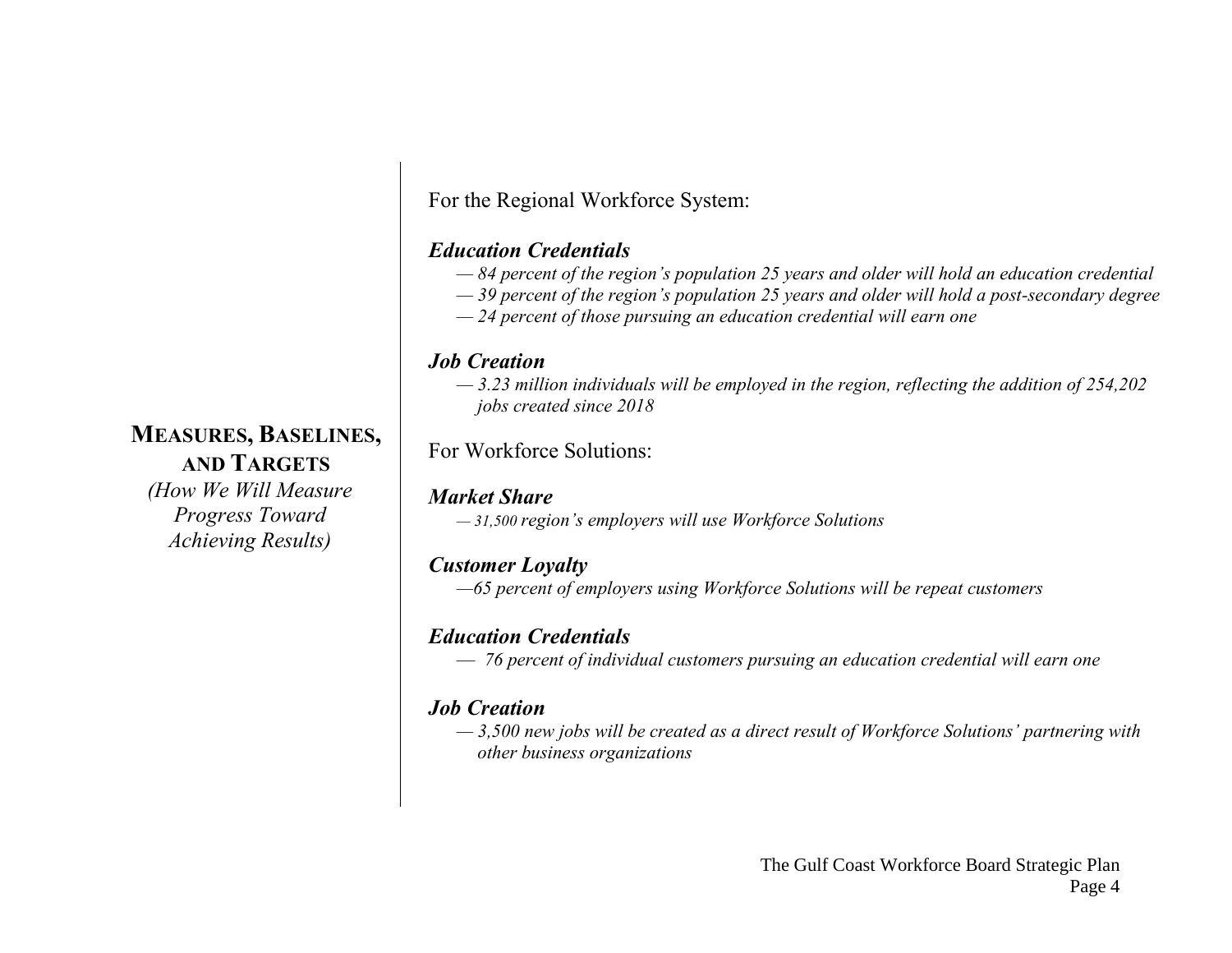| <b>MEASURES, BASELINES,</b><br><b>AND TARGETS</b><br><i>(continued)</i> | <b>Employment</b><br>- 78 percent of individual customers will be employed after leaving Workforce Solutions<br><b>Earnings</b><br>-37 percent of individual customers leaving Workforce Solutions will have earnings gains<br>of at least 20 percent                                                                                                                                                                                                                                                                                                                                           |
|-------------------------------------------------------------------------|-------------------------------------------------------------------------------------------------------------------------------------------------------------------------------------------------------------------------------------------------------------------------------------------------------------------------------------------------------------------------------------------------------------------------------------------------------------------------------------------------------------------------------------------------------------------------------------------------|
| <b>STRATEGIES</b><br>(How We Will Achieve<br>Results)                   | We help employers meet their human resource needs and people build<br>careers, so both can compete in the global economy, by:<br>1. Building, maintaining, and continually improving a high-quality, value-<br>add system that serves employers and people<br>2. Providing skilled workers for employers in critical industries<br>Contributing to high-quality, life-long learning for individuals<br>3.<br>4. Delivering accurate and timely career and labor market data<br>Using our resources to leverage the larger system<br>5.<br>Meeting the requirements of our funding sources<br>6. |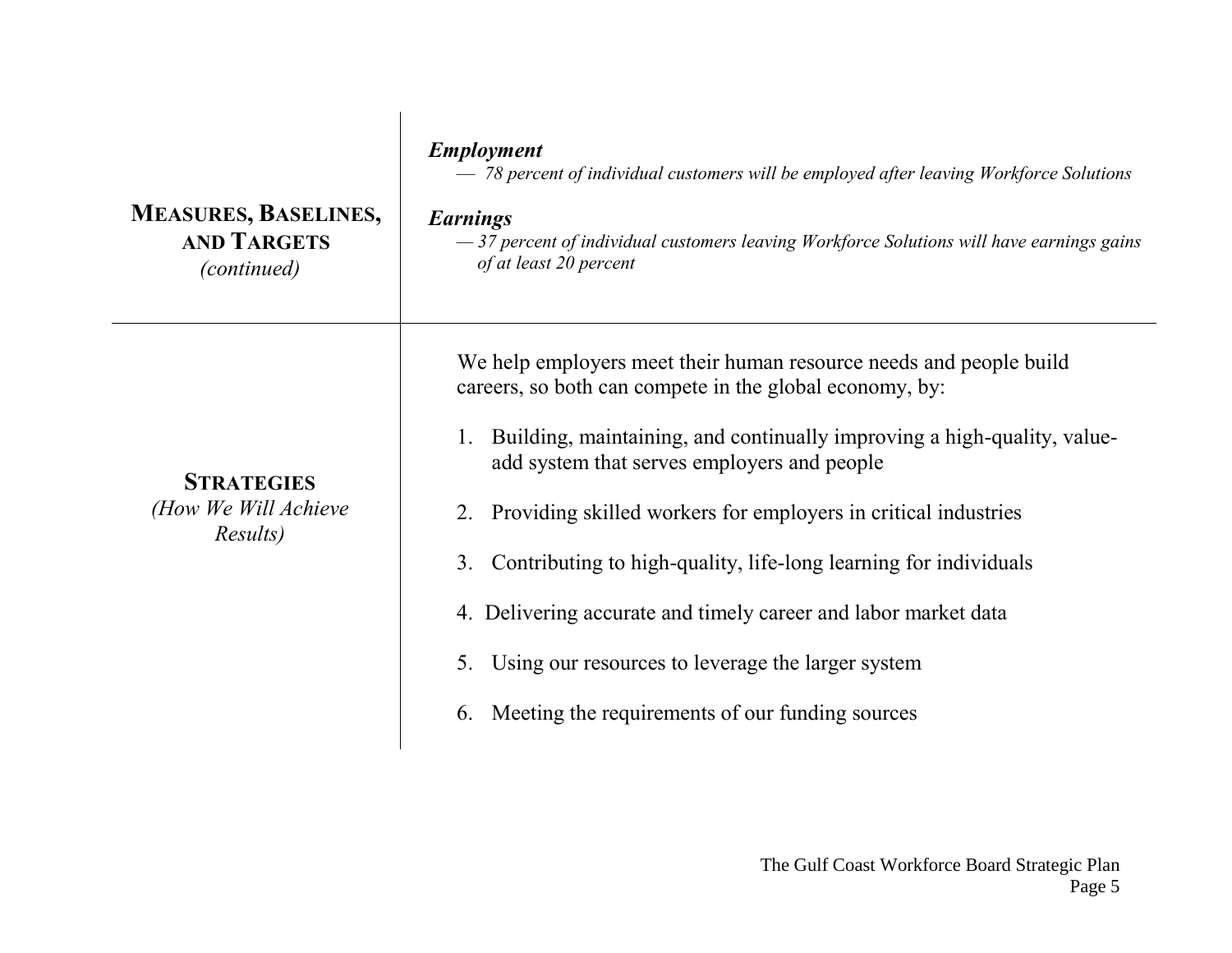Following are the annual targets for the Board's measures – those that cover the entire region and those that are specific to Workforce Solutions. The measures are keyed to the Board's strategic results to measure our progress:

- Competitive employers
- An educated workforce
- More and better jobs
- Higher incomes

Primary measures are not shaded – these are the measures that we report on quarterly. Secondary measures – those that we use to test how the system is working – are shaded. We report on these measures annually.

## **Result #1 Competitive Employers**

| <b>For Workforce Solutions</b>                                  | 2019   | 2020   | 2021   | 2022   | 2023   |
|-----------------------------------------------------------------|--------|--------|--------|--------|--------|
| Number of the region's employers who use Workforce<br>Solutions | 27,367 | 28,500 | 29,500 | 30,500 | 31,500 |

| Percentage of the region's employers using Workforce<br>Solutions as repeat customers | 60% | 62% | 63% | 64% | 65% |
|---------------------------------------------------------------------------------------|-----|-----|-----|-----|-----|
|---------------------------------------------------------------------------------------|-----|-----|-----|-----|-----|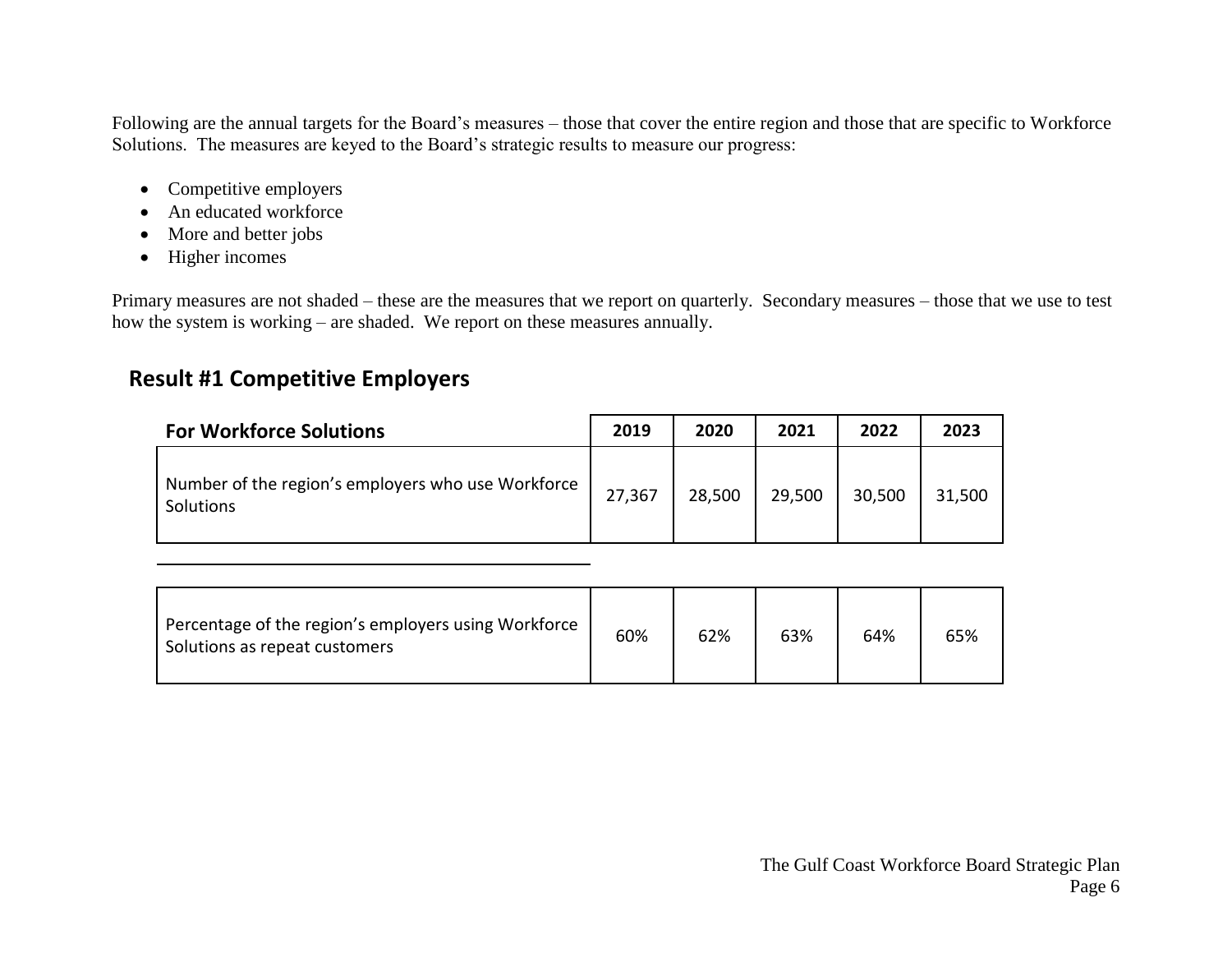### **Result #2 An Educated Workforce**

| For the Regional Workforce System                                                             | 2019   | 2020   | 2021   | 2022   | 2023   |
|-----------------------------------------------------------------------------------------------|--------|--------|--------|--------|--------|
| Percentage of the region's population (25 years and<br>older) holding an education credential | 83.00% | 83.00% | 83.00% | 84.00% | 84.00% |
|                                                                                               |        |        |        |        |        |
| Percentage of the region's population (25 years and<br>older) holding a post-secondary degree | 38.00% | 38.00% | 38.00% | 39.00% | 39.00% |

| Percentage of those pursuing an education credential<br>who earn one | 24.00% | 24.00% | 24.00% | 24.00% | 24.00% |
|----------------------------------------------------------------------|--------|--------|--------|--------|--------|
|----------------------------------------------------------------------|--------|--------|--------|--------|--------|

|                                                                                                 | 2019   | 2020   | 2021   | 2022   | 2023   |
|-------------------------------------------------------------------------------------------------|--------|--------|--------|--------|--------|
| Percentage of students enrolled in the 9th through<br>12th grades earning a high school diploma | 23.00% | 23.00% | 23.00% | 23.00% | 23.00% |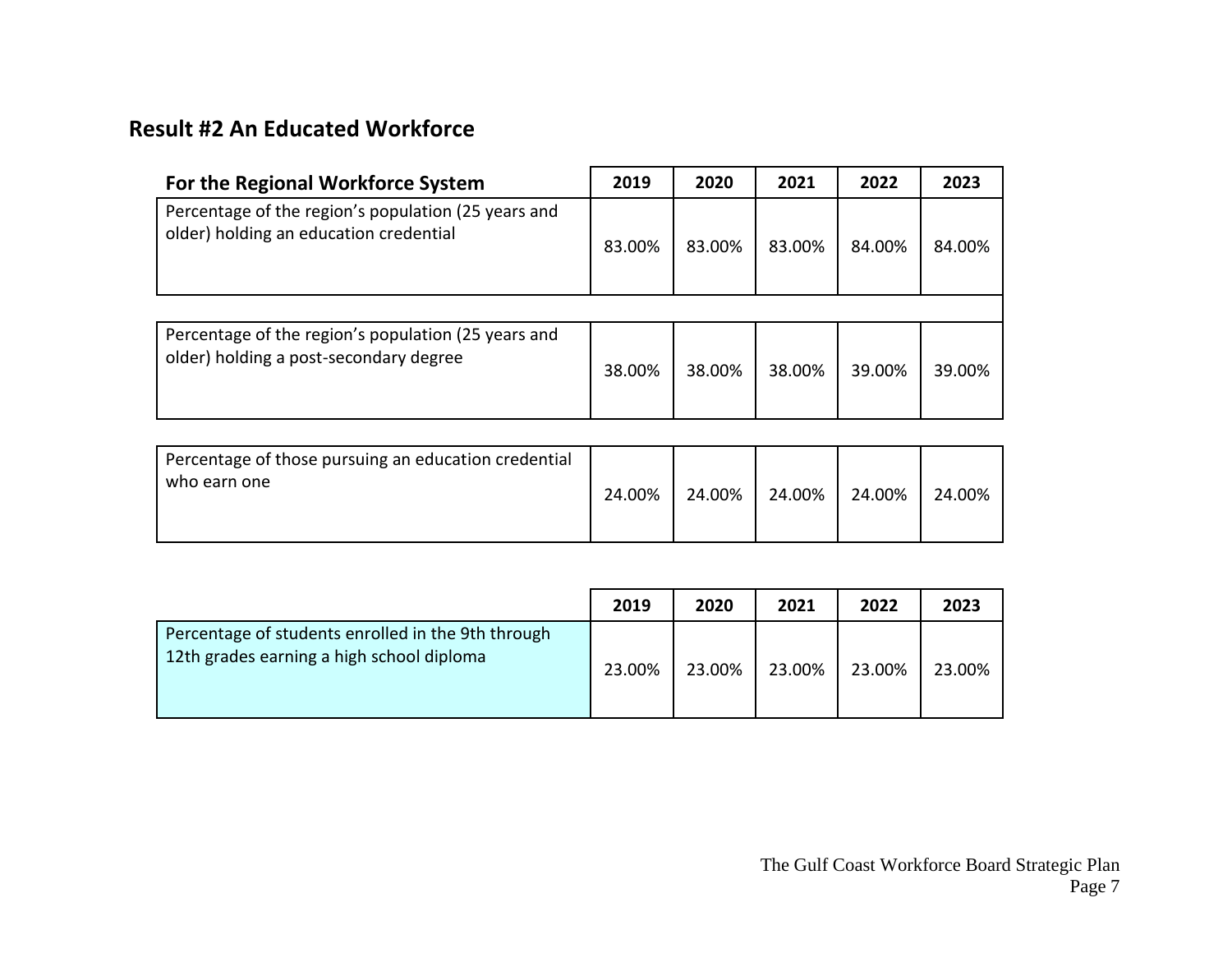| Percentage of those pursuing a high school<br>equivalency who earn one. | 79% | 79% | 79% | 79% | 79% |
|-------------------------------------------------------------------------|-----|-----|-----|-----|-----|
|-------------------------------------------------------------------------|-----|-----|-----|-----|-----|

| Percentage of students enrolled in post-secondary<br>institutions earning a certificate or degree | 23.00% | 23.00% | 24.00% | 24.00% | 24.00% |
|---------------------------------------------------------------------------------------------------|--------|--------|--------|--------|--------|
|---------------------------------------------------------------------------------------------------|--------|--------|--------|--------|--------|

| Percentage of students earning post-secondary<br>certificates or degrees who hold credentials in fields<br>preparing them for jobs in high-skill, high-growth<br>occupations targeted by the Gulf Coast Workforce<br><b>Board</b> | 38.00% | 39.00% | 39.00% | 40.00% | 40.00% |
|-----------------------------------------------------------------------------------------------------------------------------------------------------------------------------------------------------------------------------------|--------|--------|--------|--------|--------|
|-----------------------------------------------------------------------------------------------------------------------------------------------------------------------------------------------------------------------------------|--------|--------|--------|--------|--------|

| Total number of students earning a post-secondary<br>degree or certificate up to and including Associate's<br>degrees | 42,825 | 45,679 | 48,532 | 51,385 | 54,239 |
|-----------------------------------------------------------------------------------------------------------------------|--------|--------|--------|--------|--------|
|-----------------------------------------------------------------------------------------------------------------------|--------|--------|--------|--------|--------|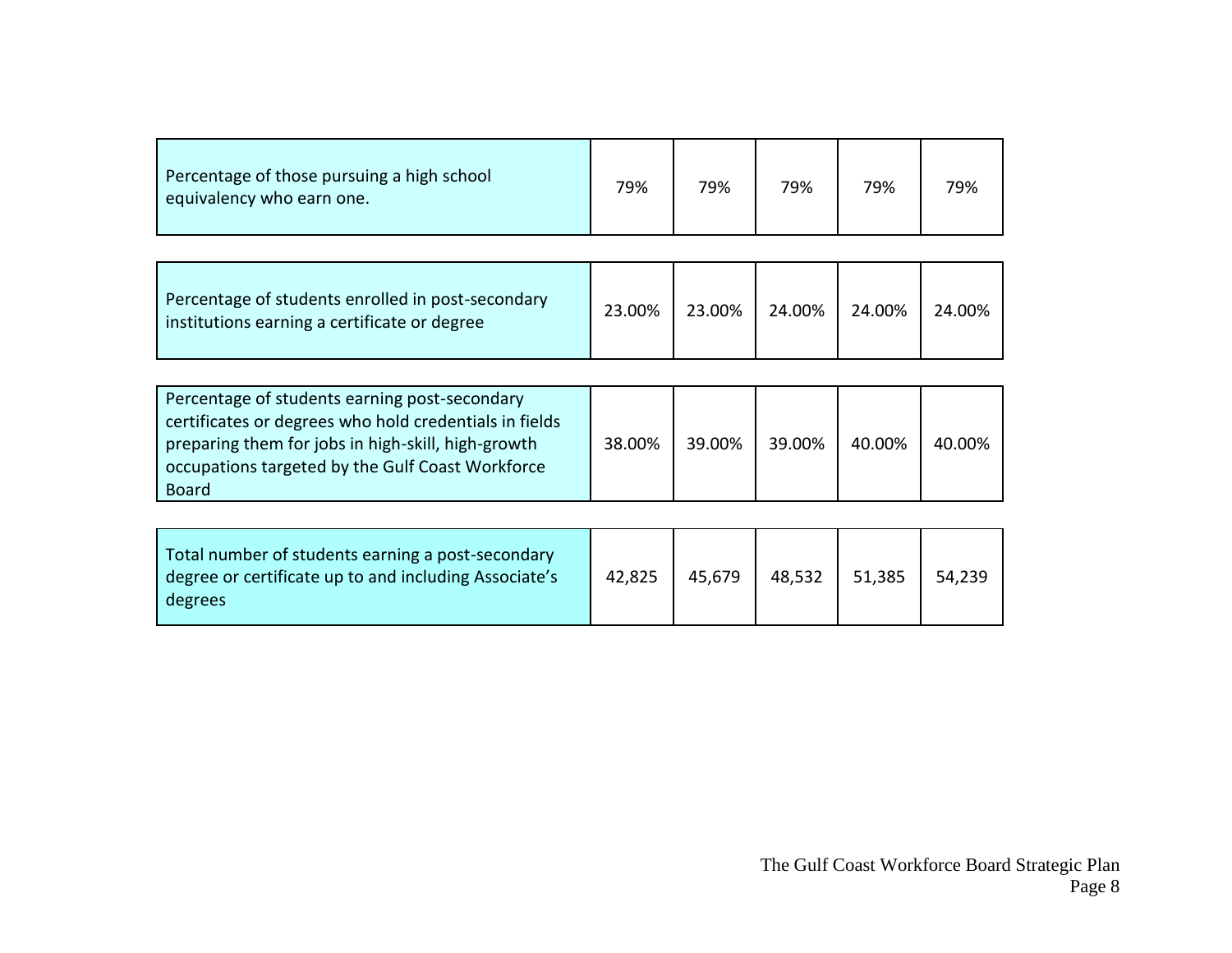| <b>For Workforce Solutions</b>                                                              | 2019 | 2020 | 2021 | 2022 | 2023 |
|---------------------------------------------------------------------------------------------|------|------|------|------|------|
| Percentage of customers pursuing an education<br>credential who earn one                    | 74%  | 75%  | 75%  | 76%  | 76%  |
| Percentage of customers enrolled in post-secondary<br>education who earn certificate/degree | 85%  | 85%  | 85%  | 86%  | 86%  |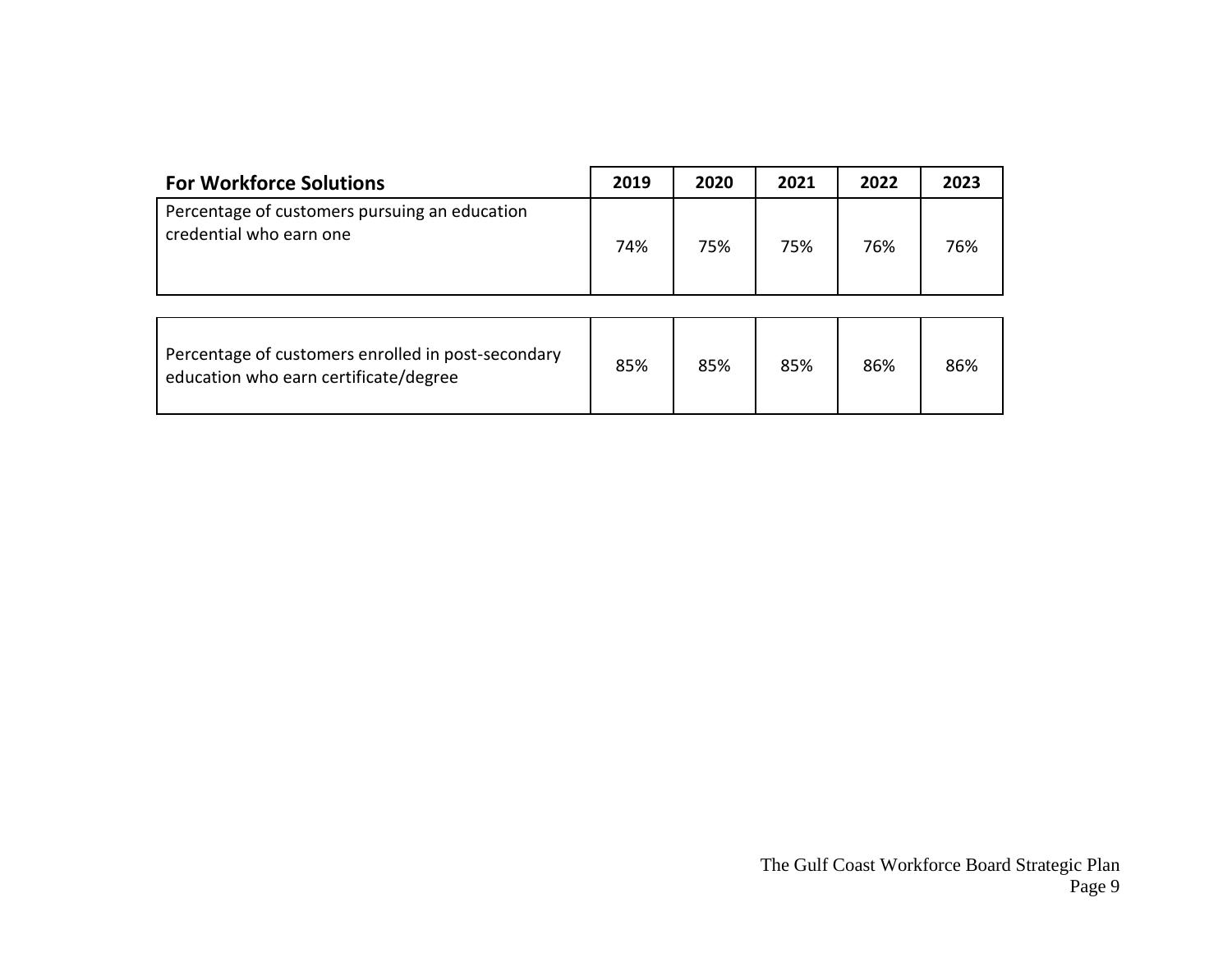### **Result # 3 More and Better Jobs**

| For the Regional Workforce System | 2019      | 2020      | 2021      | 2022      | 2023      |
|-----------------------------------|-----------|-----------|-----------|-----------|-----------|
| Total number of jobs              | 3,029,703 | 3,080,544 | 3,131,384 | 3,182,225 | 3,233,065 |

| <b>For Workforce Solutions</b>                                                                                           | 2019  | 2020  | 2021  | 2022  | 2023  |
|--------------------------------------------------------------------------------------------------------------------------|-------|-------|-------|-------|-------|
| Number of new jobs created as a direct result of<br>Workforce Solutions' partnering with other business<br>organizations | 3,300 | 3,300 | 3,400 | 3,400 | 3,500 |
|                                                                                                                          |       |       |       |       |       |
| Percentage of new jobs created with employers in                                                                         |       |       |       |       |       |

| I FEILEIRARE OI HEW JODS CIEALEU WILII EMPIOYETS IN     |     |     |     |     |     |
|---------------------------------------------------------|-----|-----|-----|-----|-----|
| industries targeted by the Gulf Coast Workforce Board   | 60% | 63% | 67% | 72% | 75% |
| as a direct result of Workforce Solutions' partnerships |     |     |     |     |     |

|                                                                                                                                                                                                   | 2019 | 2020 | 2021 | 2022 | 2023 |
|---------------------------------------------------------------------------------------------------------------------------------------------------------------------------------------------------|------|------|------|------|------|
| Percentage of new jobs created in high-skill, high-<br>growth occupations targeted by the Gulf Coast<br>Workforce Board as a direct result of Workforce<br>Solutions' partnerships with employers | 45%  | 45%  | 45%  | 45%  | 45%  |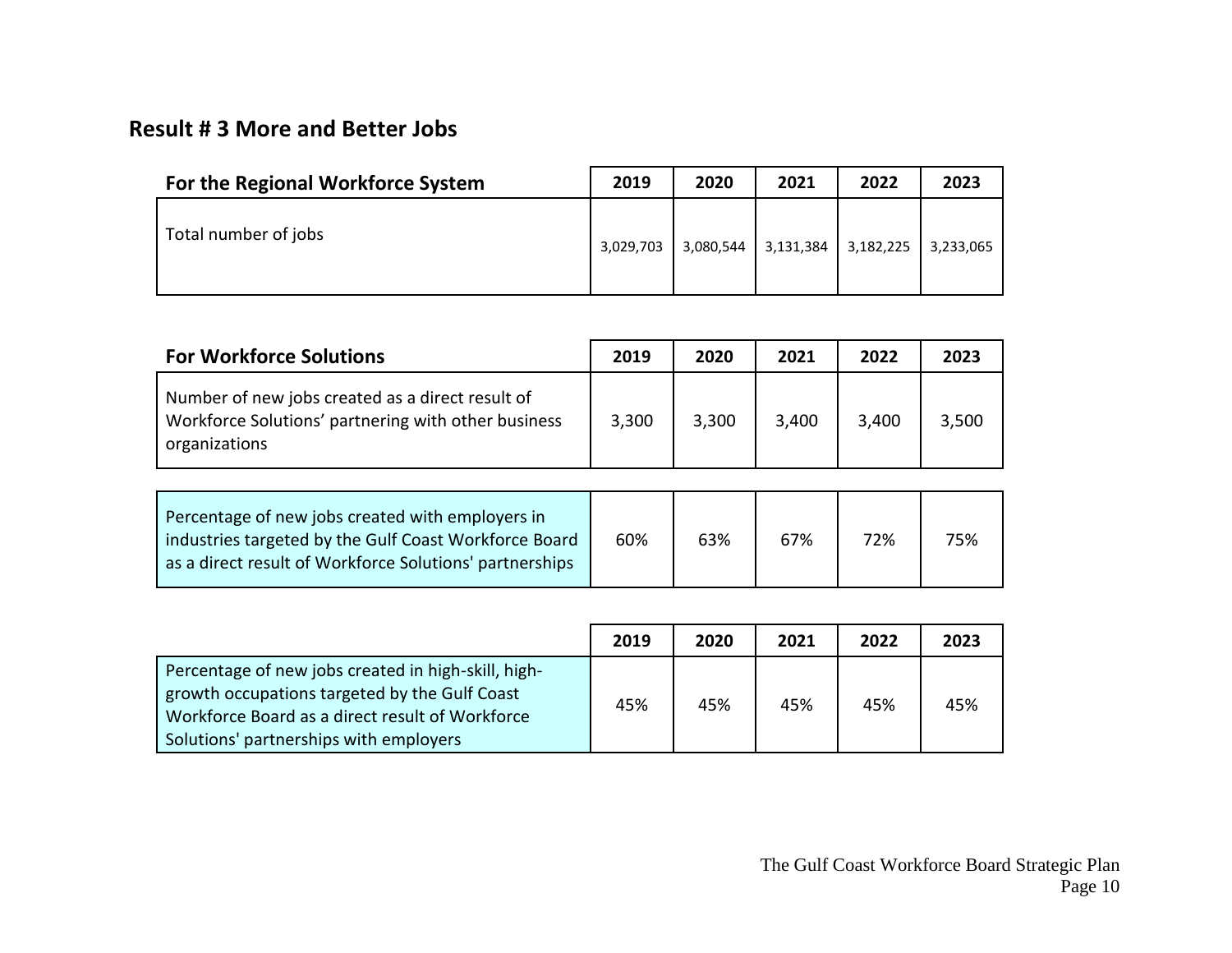### **Result # 3 More and Better Jobs**

| For the Regional Workforce System*                                                                                      | 2019             | 2020             | 2021             | 2022             | 2023             |
|-------------------------------------------------------------------------------------------------------------------------|------------------|------------------|------------------|------------------|------------------|
| Number of jobs occurring in those industries targeted<br>by the Gulf Coast Workforce Board                              | $\geq$ 1,304,205 | $\geq$ 1,304,205 | $\geq$ 1,304,205 | $\geq$ 1,304,205 | $\geq$ 1,304,205 |
|                                                                                                                         |                  |                  |                  |                  |                  |
| Number of jobs occurring in high-skill, high-growth<br>occupations targeted by the Gulf Coast Workforce<br><b>Board</b> | $\geq 615,170$   | $\geq 615,170$   | $\geq 615,170$   | $\geq 615,170$   | $\geq 615,170$   |

| <b>For Workforce Solutions</b>                                                 | 2019 | 2020 | 2021 | 2022 | 2023 |
|--------------------------------------------------------------------------------|------|------|------|------|------|
| Percentage of individuals employed after leaving<br><b>Workforce Solutions</b> | 76%  | 77%  | 77%  | 78%  | 78%  |

| Percent of individuals unemployed at entry who are<br>employed after leaving Workforce Solutions | 75% | 75% | 75% | 76% | 76% |
|--------------------------------------------------------------------------------------------------|-----|-----|-----|-----|-----|
|--------------------------------------------------------------------------------------------------|-----|-----|-----|-----|-----|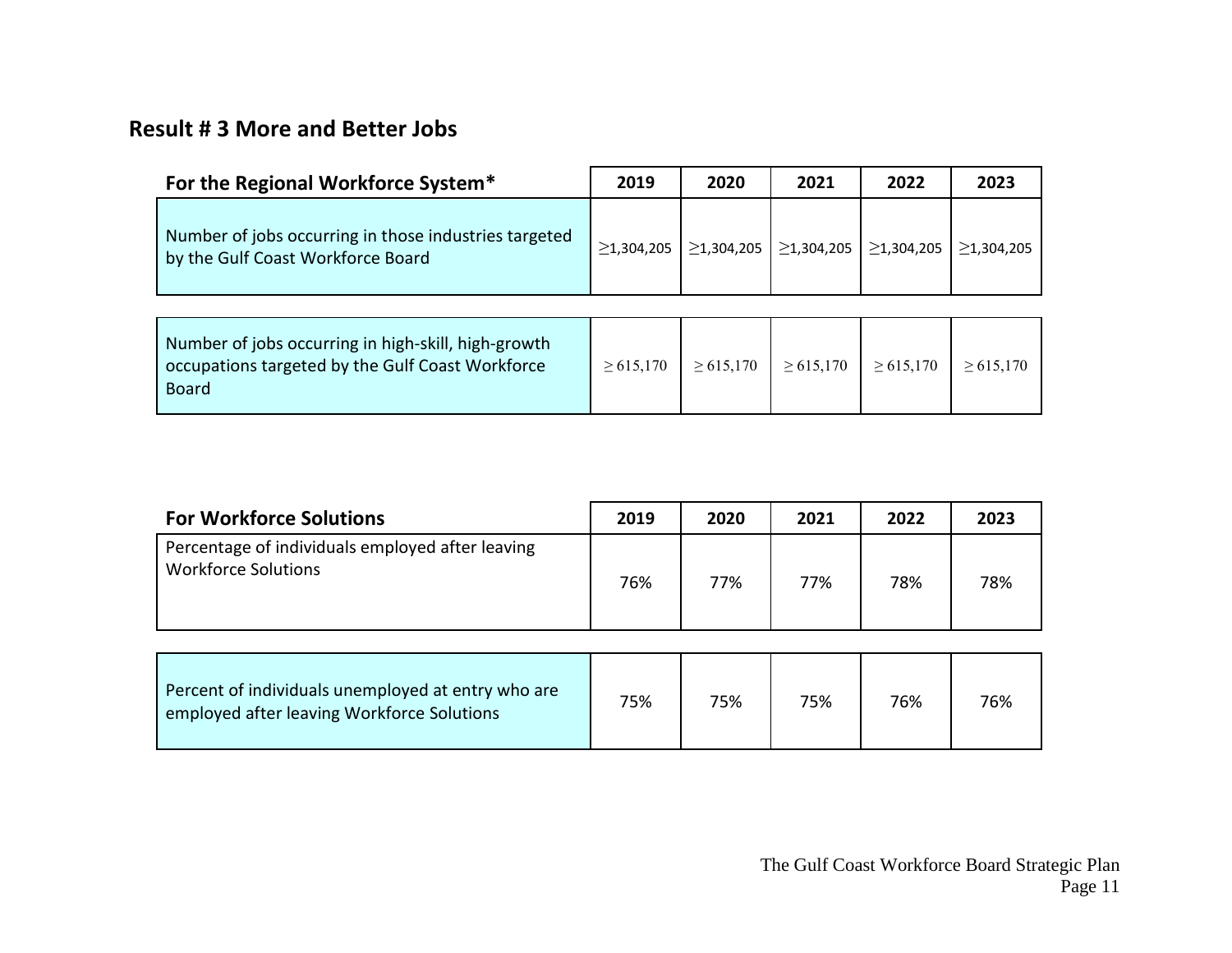|                                                                                                                        | 2019 | 2020 | 2021 | 2022 | 2023 |
|------------------------------------------------------------------------------------------------------------------------|------|------|------|------|------|
| Percentage of individuals employed after leaving<br>Workforce Solutions, also employed in both<br>consecutive quarters | 83%  | 83%  | 83%  | 83%  | 83%  |
|                                                                                                                        |      |      |      |      |      |
| Percentage of individuals employed in the quarter<br>beginning services from Workforce Solutions                       | 68%  | 68%  | 68%  | 68%  | 70%  |